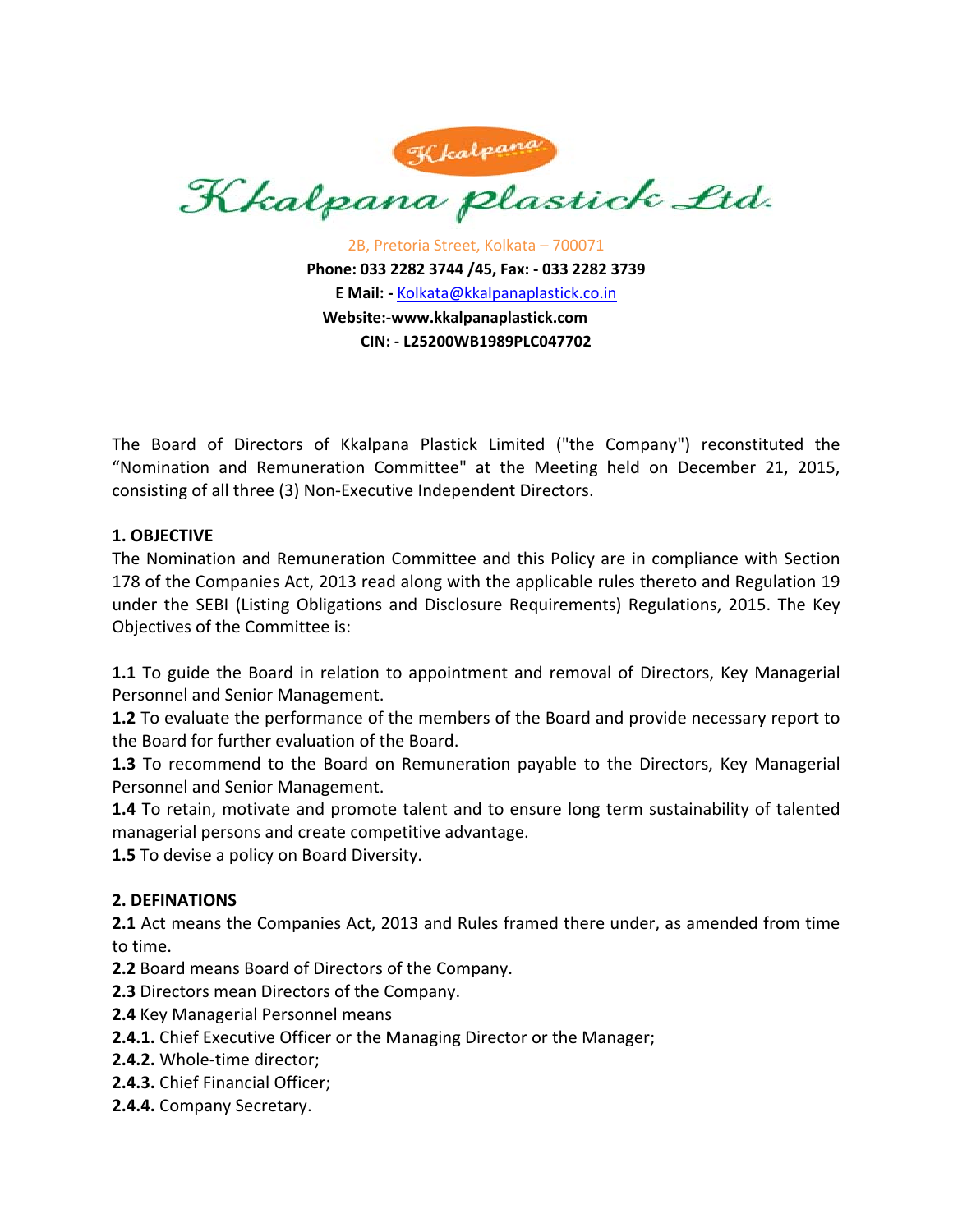**2.5 Senior Management** means Personnel of the Company who are members of its core management team excluding the Board of Directors at the position of President, VP, GM, DGM.

# **3. ROLE OF COMMITTEE**

Matters to be dealt with, perused and recommended to the Board by the **Nomination and Remuneration Committee.**

3.1 The Committee shall:

**3.1.1.** Formulate framework and/or policy for remuneration, terms of employment and any changes, including service contracts, remuneration, policy for and scope of pension arrangements, etc for BOD's, KMP's and SMP's and reviewing it on a periodic basis;

**3.1.2.** Formulate the criteria for determining qualifications, positive attributes and independence of a director and recommend to the Board a policy, relating to the remuneration for the Executives.

**3.1.3.** Identify persons who are qualified to become Director and persons who may be appointed in Key Managerial and Senior Management positions in accordance with the criteria laid down in this policy.

**3.1.4.** Recommend to the Board, appointment and removal of Director, KMP and Senior Management Personnel and carry out evaluation of every director's performance.

**3.2.** Policy for appointment and removal of Director, KMP and Senior Management

**3.2.1.** Appointment criteria and qualifications

**a)** The Committee shall identify and ascertain the integrity, qualification, expertise and experience of the person for appointment as Director, KMP or at Senior Management level and recommend to the Board his / her appointment.

**b)** A person should possess adequate qualification, expertise and experience for the position he / she is considered for appointment. The Committee has discretion to decide whether qualification, expertise and experience possessed by a person are sufficient / satisfactory for the concerned position.

# **3.2.2.** Term */* Tenure

**a)** Managing Director/Whole‐time Director:

The Company shall appoint or re‐appoint any person as its Executive Chairman, Managing Director or Executive Director or Whole time Director for a term not exceeding five years at a time. No re‐appointment shall be made earlier than one year before the expiry of term. **b)** Independent Director:

An Independent Director shall hold office for a term up to five consecutive years on the Board of the Company and will be eligible for re‐appointment on passing of a special resolution by the Company and disclosure of such appointment in the Board's report. No Independent Director shall hold office for more than two consecutive terms, but such Independent Director shall be eligible for appointment after expiry of three years of ceasing to become an Independent Director. Provided that an Independent Director shall not, during the said period of three years, be appointed in or be associated with the Company in any other capacity, either directly or indirectly. *However, if* a *person who has already served as an Independent Director for 5 years*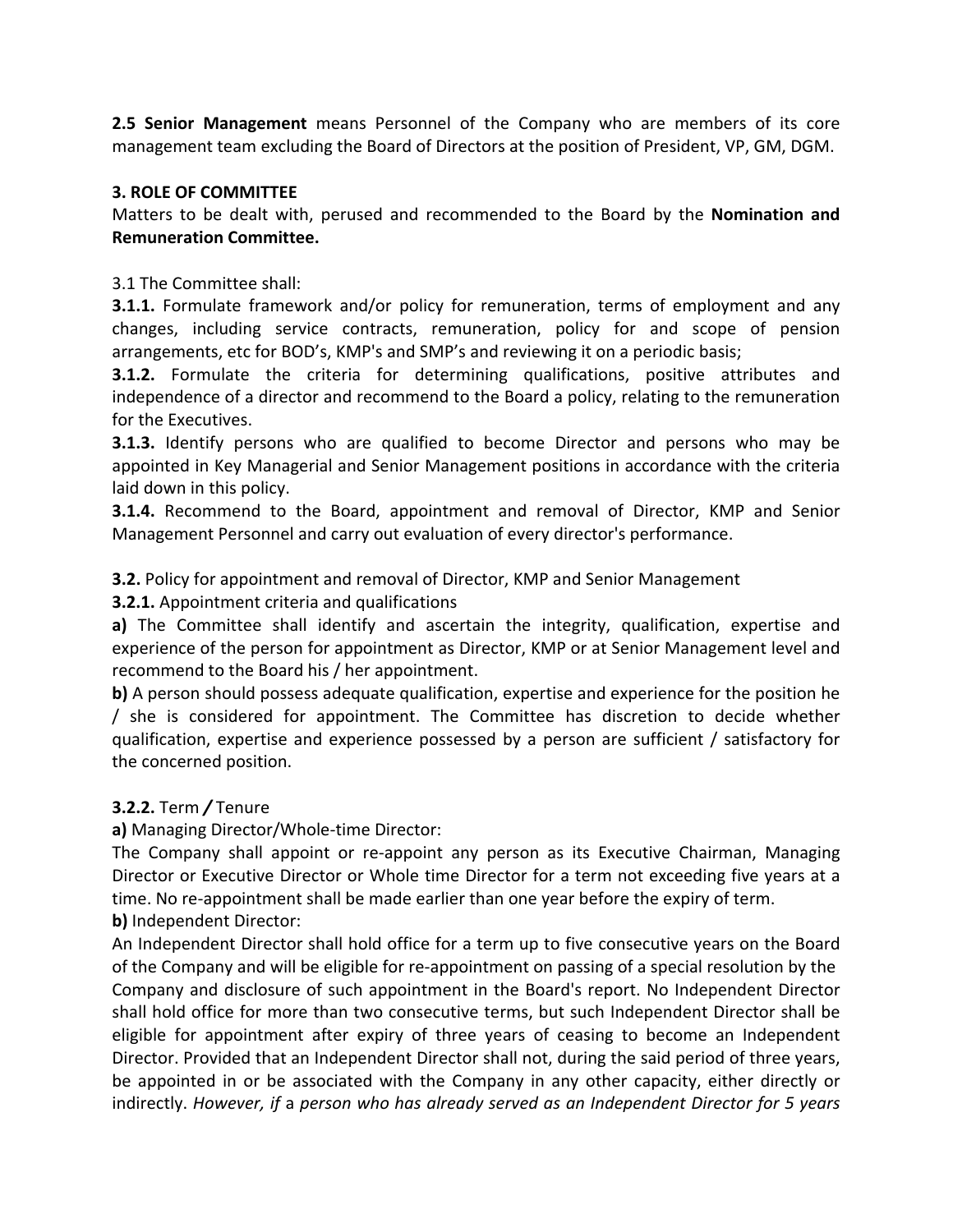or more in the Company as on October 1, 2014 or such other date as may be determined by the *Committee as per regulatory requirement; he/she shall be eligible for appointment for one more term of 5 years only.*

At the time of appointment of Independent Director it should be ensured that number of Boards on which such Independent Director serves is restricted to seven listed companies as an Independent Director and three listed companies as an Independent Director in case such person is serving as a Whole‐time Director of a listed company or such other number as may be prescribed under the Act.

# **3.2.3.** Evaluation

The Committee shall carry out evaluation of performance of every Director, KMP and Senior Management Personnel at regular interval (yearly).

## **3.2.4.** Removal

Due to reasons for any disqualification mentioned in the Act or under any other applicable Act, rules and regulations there under, the Committee may recommend, to the Board with reasons recorded in writing, removal of a Director, KMP or Senior Management Personnel subject to the provisions and compliance of the said Act, rules and regulations.

#### **3.2.5.** Retirement

The Director, KMP and Senior Management Personnel shall retire as per the applicable provisions of the Act and the prevailing policy of the Company. The Board will have the discretion to retain the Director, KMP, Senior Management Personnel in the same position/ remuneration or otherwise even after attaining the retirement age, for the benefit of the Company.

**3.3.** Policy relating to the Remuneration for the Whole-time Director, KMP and Senior Management Personnel.

#### **3.3.1.** General:

a. The remuneration to the Whole‐time Director, KMP and Senior Management Personnel will be determined by the Committee and recommended to the Board for approval. The remuneration shall be subject to the prior/post approval of the shareholders of the Company and Central Government, wherever required.

b. The remuneration to be paid to the Whole‐time Director shall be in accordance with the Articles of Association of the Company and as per the provisions of the Act.

c. Increments to the existing remuneration may be recommended by the Committee to the Board which should be within the slabs approved by the Shareholders in the case of Whole‐ time Director.

Where any insurance is taken by the Company on behalf of its Whole-time Director, Chief Executive Officer, Chief Financial Officer, the Company Secretary and any other employees for indemnifying them against any liability, the premium paid on such insurance shall not be treated as part of the remuneration payable to any such personnel. Provided that if such person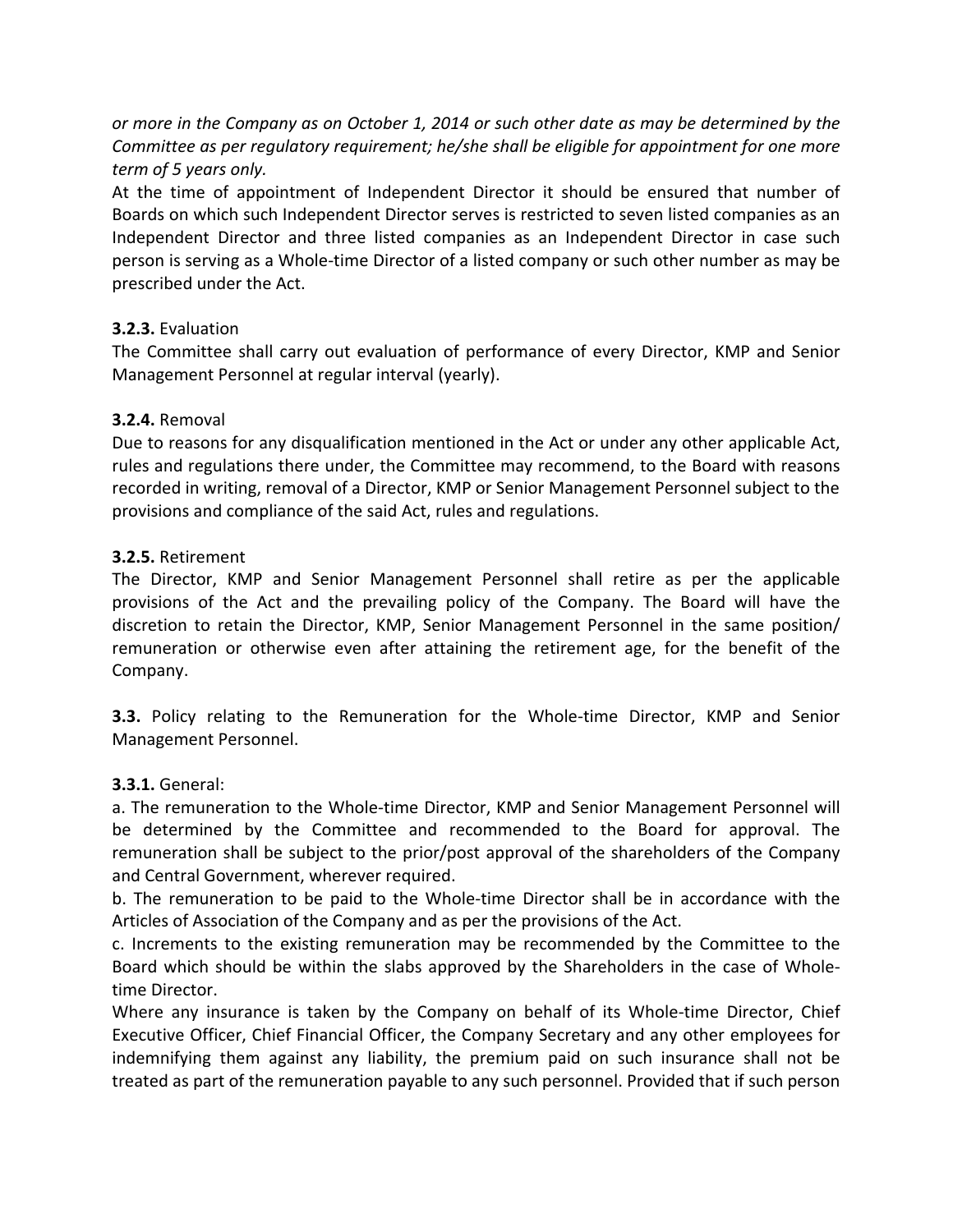is proved to be guilty, the premium paid on such insurance shall be treated as part of the remuneration.

**3.3.2.** Remuneration to Managing Director/Executive Director/ KMP and Senior Management Personnel:

a. Fixed pay:

The Managing Director/Executive Directors/ KMP and Senior Management Personnel shall be eligible for a monthly remuneration and perquisites as may be approved by the Board on the recommendation of the Committee. The statutory and retrial benefits shall be paid as per the applicable laws.

The remuneration to be paid to the Managing Director/Executive Directors shall be paid on recommendation of the Committee and approved by the shareholders and Central Government, wherever required.

b. Minimum Remuneration:

If, in any financial year, the Company has no profits or its profits are inadequate, the Company shall pay remuneration to its Managing Director/ Executive Director in accordance with the provisions of part‐ll of Schedule V of the Act and if it is not able to comply with such provisions, with the previous approval of the Central Government

c. Provisions for excess remuneration:

If any managing Director/Whole-time Director draws or receives, directly or indirectly by way of remuneration any such sums in excess of the limits prescribed under the Act or without the prior sanction of the Central Government, where required, he / she shall refund such sums to the Company and until such sum is refunded, hold it in trust for the Company. The Company shall not waive recovery of such sum refundable to it unless permitted by the Central Government.

**3.3.3.** Remuneration to Non‐ Executive / Independent Director:

# Sitting fees

The Non‐ Executive / Independent Director may receive remuneration by way of fees for attending meetings of Board or Committee thereof. Provided that the amount of such fees shall not exceed Rs. One Lac per meeting of the Board or Committee or such amount as may be prescribed by the Central Government from time to time.

Commission:

No Commission shall be paid.

Stock Options:

An Independent Director shall not be entitled to any stock option of the Company.

# **4. MEMBERSHIP**

**4.1** The Committee shall consist of a minimum 3 non-executive directors, majority of them being independent.

**4.2** Minimum two (2) members shall constitute a quorum for the Committee meeting.

**4.3** Membership of the Committee shall be disclosed in the Annual Report